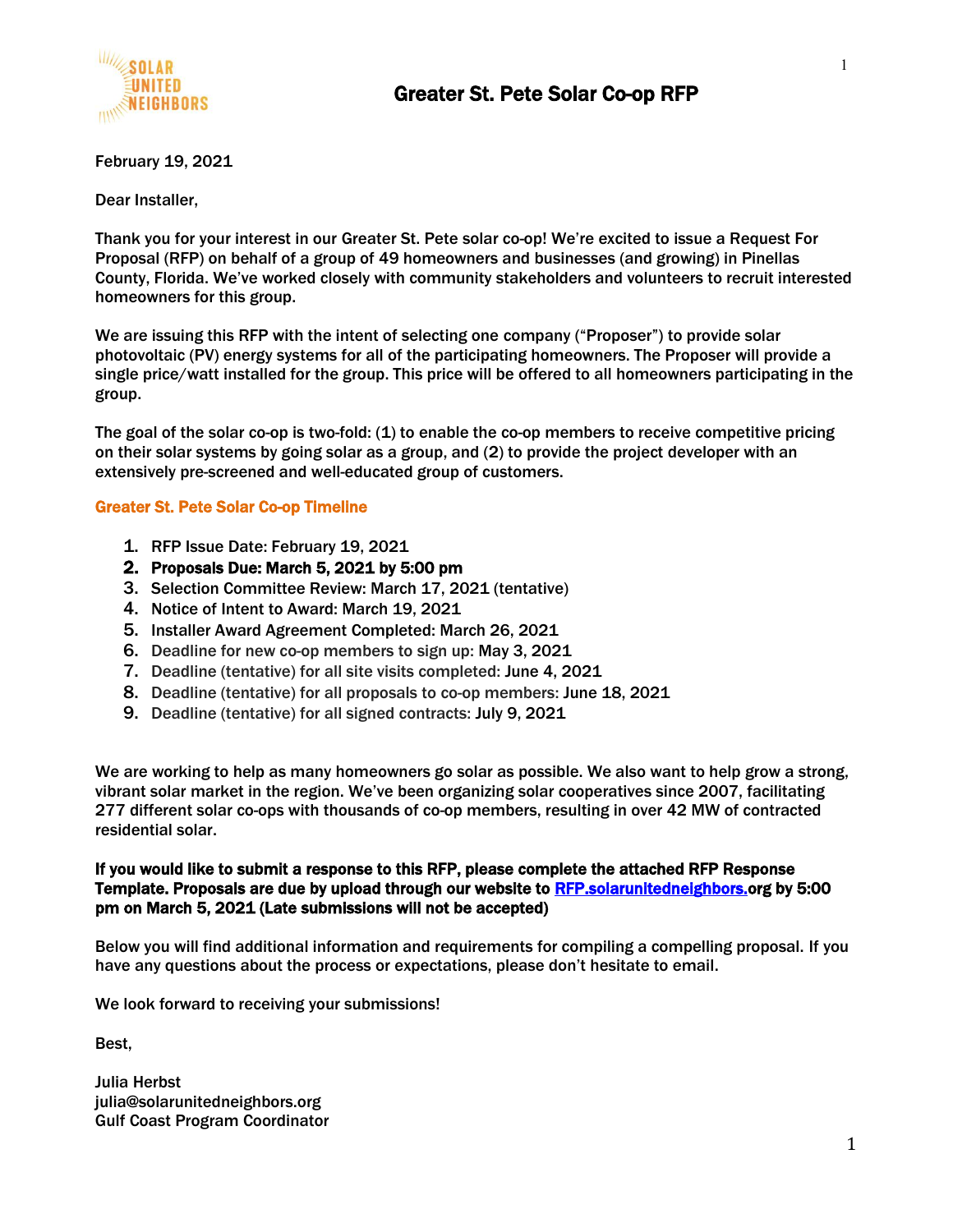

#### **Please respond to this RFP by completing the provided "RFP Response Template" Word doc. The following are bid requirements and useful suggestions**

## **Scope of work**

#### **Services to be provided by Solar United Neighbors**

- 1. Pre-screen co-op members by reviewing each roof via publicly available satellite imagery. Assessments performed by Solar United Neighbors are categorized by "Qualified", "Maybe Qualified", and "Disqualified" (based on shading, size, shape, orientation) and are not intended to be overly restrictive. Our goal is to find the balance between wasting a homeowner's or the developer's time and unnecessarily excluding co-op members.
- 2. Recruit co-op members after selection (see timeline above). We expect the numbers of co-op members to increase significantly by the end of the project cycle.
- 3. We'll issue promotional materials (press release and social media posts, etc.) as well as work to generate local media attention. We'll clear materials with you to the best of our ability. We will feature your company prominently while keeping bid details confidential.
- 4. Support co-op members and the selected developer throughout the process.
- 5. Host celebration of successful co-op and public recognition of the work of the installer.
- 6. Distribute information should any details about the RFP be clarified or changed during the RFP period.

#### **Services to be provided by the Proposer**

- 1. A custom proposal for each co-op member in the group based on the group pricing and component offerings outlined in bid. The proposal should include language that explains all the services provided in the turnkey price for the system (assessment, system design, permitting, installation, interconnection paperwork, etc.). Please provide us the first three (3) proposals you send to co-op members.
- 2. Site assessment, structural assessment, design, equipment procurement, installation, monitoring setup, financing, customer training (i.e. safety rules, monitoring,maintenance, how to deal with problems, etc.), permitting, and application/management of applicable incentives.
- 3. \$600 per signed contract to be paid to Solar United Neighbors as a development fee. This fee should be incorporated into the \$/W price, not listed as an adder. We accept payment by check or ACH (electronic bank transfer).
- 4. Responsive communication with group members
- 5. Responsive communication and coordination with Solar United Neighbors about group and individual co-op member status
- 6. Participate in public education/outreach events.
- 7. Installations performed in conformance with all applicable laws and codes, interconnection requirements for net-metered installations and any incentive-related installation requirements, rules, and timelines. Solar United Neighbors defers to the [SEIA Solar Business Code](http://www.seia.org/policy/consumer-protection/seia-solar-business-code) as a determinant of fair, transparent business practices to ensure solar customers are treated in a fair and honest manner. In addition to the SEIA Code, Companies shall abide by the law and all applicable ethical business guidelines set forth by the Council of Better Business Bureaus (BBB), Federal Trade Commission (FTC), Consumer Financial Protection Bureau (CFPB), relevant state consumer protection bureaus, and other regulatory bodies with jurisdiction.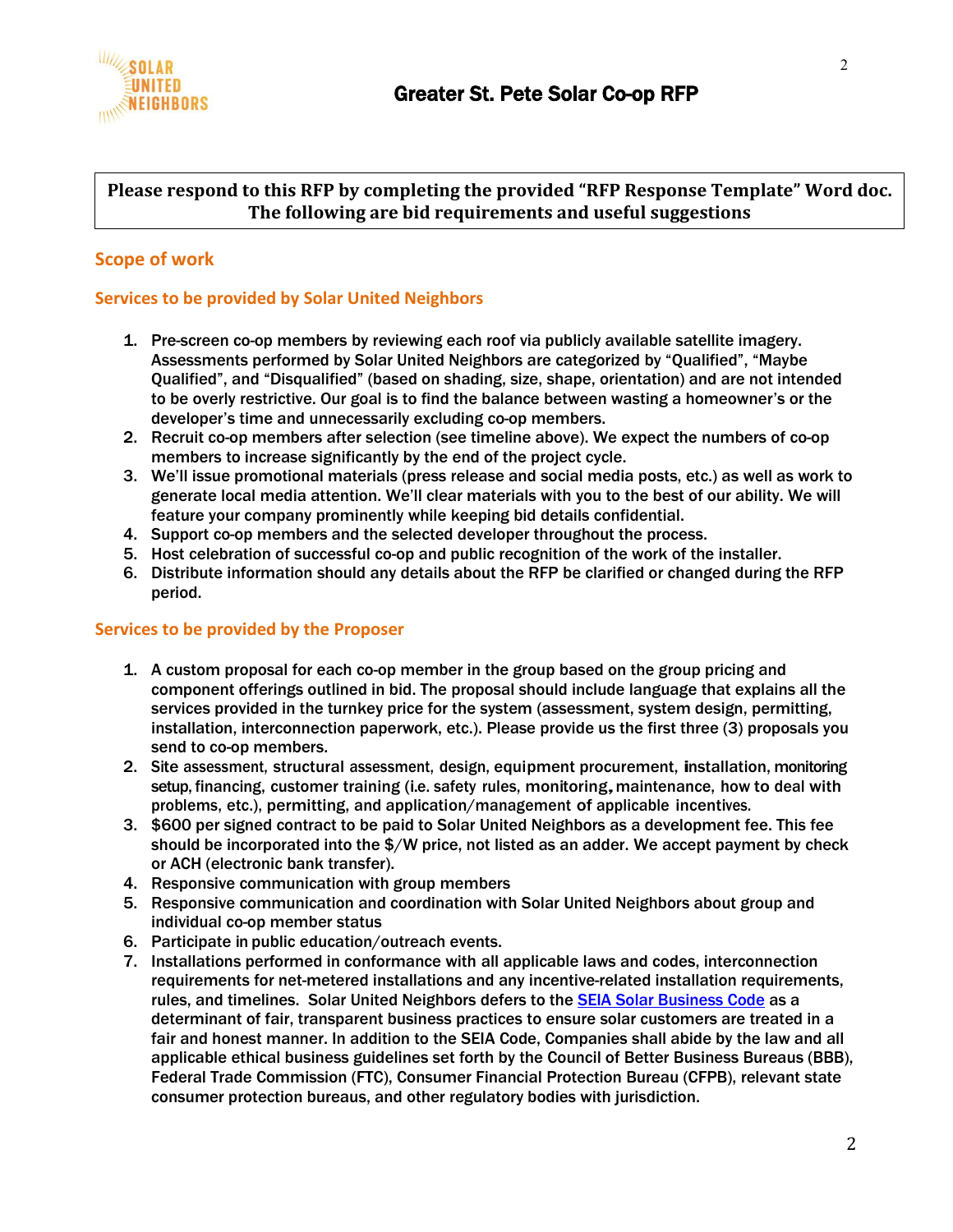

8. For installers that provide brokerage services for SRECs, installer may not obligate co-op member to sell SRECs to said installer. As long as co-op member retains ownership of the solar system, co-op member should be able to select his/her preferred broker, which may include installer. If co-op member opts for a PPA or leased system, installer may manage SRECs freely.

# Bid Requirements

- Offer a single purchase price (\$/watt) for all co-op members.
	- $\circ$  This price will be offered to all of the homeowners (and businesses) participating in the solar co-op.
	- $\circ$  You may not exclude from your proposals any of the co-op members involved in this RFP.
	- $\circ$  You do not need to provide individualized proposals for each homeowner in this initial bid. If selected to develop the group of projects Proposer will provide individualized proposals for each co-op member.
- Explicitly state any additional charges not included in the \$/watt price in the proposal (e.g., charges for electrical upgrades, steep roofs, specific roofing types/materials, roof attachment methods/components, multiple array locations, small system size, customized racking, tree trimming, etc.)
	- $\circ$  The assumption is that all costs to most co-op members are factored into the base price, and that an additional charge, if necessary, is reserved for unique circumstances.
- Consider all selection criteria when preparing your proposal. Although the Selection Committee will look for aggressive pricing, price is not the only factor they will consider. Co-op members also value experience in the marketplace, quality system components, and strong warranties, among other factors. Solar co-ops should not be a "race to the bottom" in terms of system price and quality, nor do we want proposers to feel they must sacrifice quality in order to be selected.

#### • Bid with PV modules that:

- $\circ$  Are listed and reviewed on the California Energy Commission list, 'Incentive Eligible [Photovoltaic Modules in Compliance with SB1 Guidelines](https://www.energy.ca.gov/media/2368)' or installer must provide similar performance information for selection committee from an alternate source, or by referencing a CEC-listed panel from the same product family.
- $\circ$  Have at least a 25-year power warranty with a specified performance degradation curve showing acceptable levels of performance or replacement and show achievement of a minimum of 80% of the nameplate rated power at STC by year 25;
- $\circ$  Have a product warranty of at least 10 years.

#### • Bid with inverters that:

- $\circ$  Are included in the California Energy Commission list 'List of Eligible Inverters per SB1 [Guidelines'](https://www.energy.ca.gov/media/2366) or installer to provide similar performance information for selection committee from an alternate source or by referencing a CEC-listed inverter from the same product family.
- $\circ$  Have a warranty that allows for replacement due to premature failure over the specified warranty time frame and be a minimum of 15 years for micro inverters and 10 years for string inverters.

#### • Utilize mounting equipment that is:

- o Grounded in accordance with manufacturer's specifications.
- $\circ$  Used in accordance with its manufacturer's listed purpose and specifications.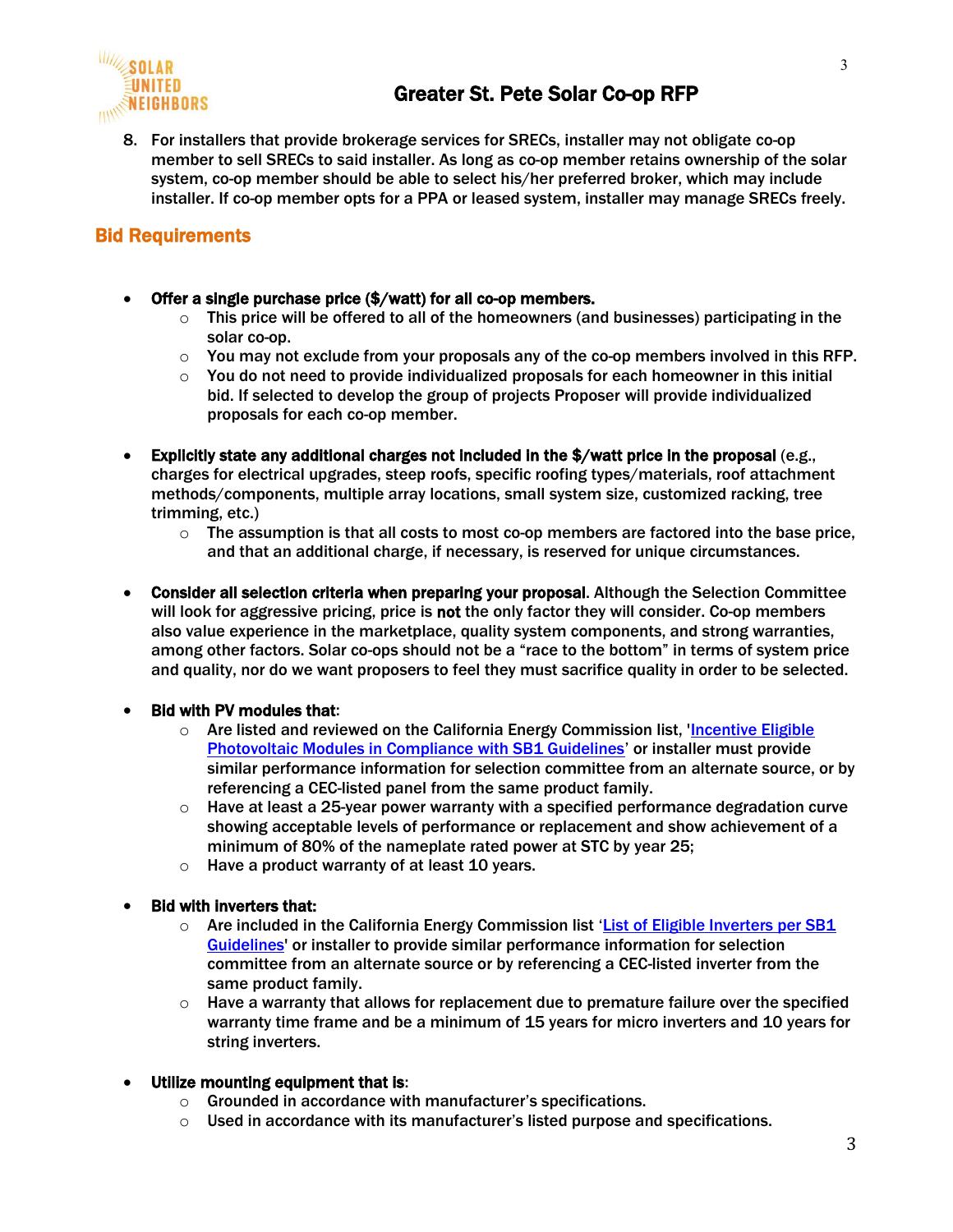

4

- $\circ$  Used in accordance with manufacturer specifications for waterproofing penetrations
- $\circ$  Meets any specific local zoning requirements beyond #2 and #3
- **Meet the following insurance requirements** (for proposer and any sub-contractors):  $\mathbf{i}$ 
	- $\circ$  General liability \$1,000,000 per occurrence, \$2,000,000 in aggregate
	- $\circ$  Worker's compensation \$1,000,000 each accident, each employee, policy limit
	- $\circ$  Automobile liability bodily injury, death, and property damage combined single limits of at least \$1,000,000 per occurrence covering vehicles owned, hired, or non-owned
	- $\circ$  NOTE: Official proof of exemption by applicable jurisdiction for any above insurance requirements for a company is also acceptable.

### **Have you worked on a Solar United Neighbors co-op before?**

In order for you to be eligible to submit a proposal for this co-op, you must:

- 1. Have no overdue invoices for past solar co-op work.
- 2. Have updated all customer tracking data for active or completed co-ops (including kW installed and interconnection completed dates).
- 3. Have completed initial contacts, site visits, and individualized proposals for the majority of any existing co-op you are currently working on.

# *Solar United Neighbors reserves the right to deny any proposer's bid due to overdue payments, lack of proper licensure for applicable jurisdictions, or outstanding co-op member grievance yet to be resolved.*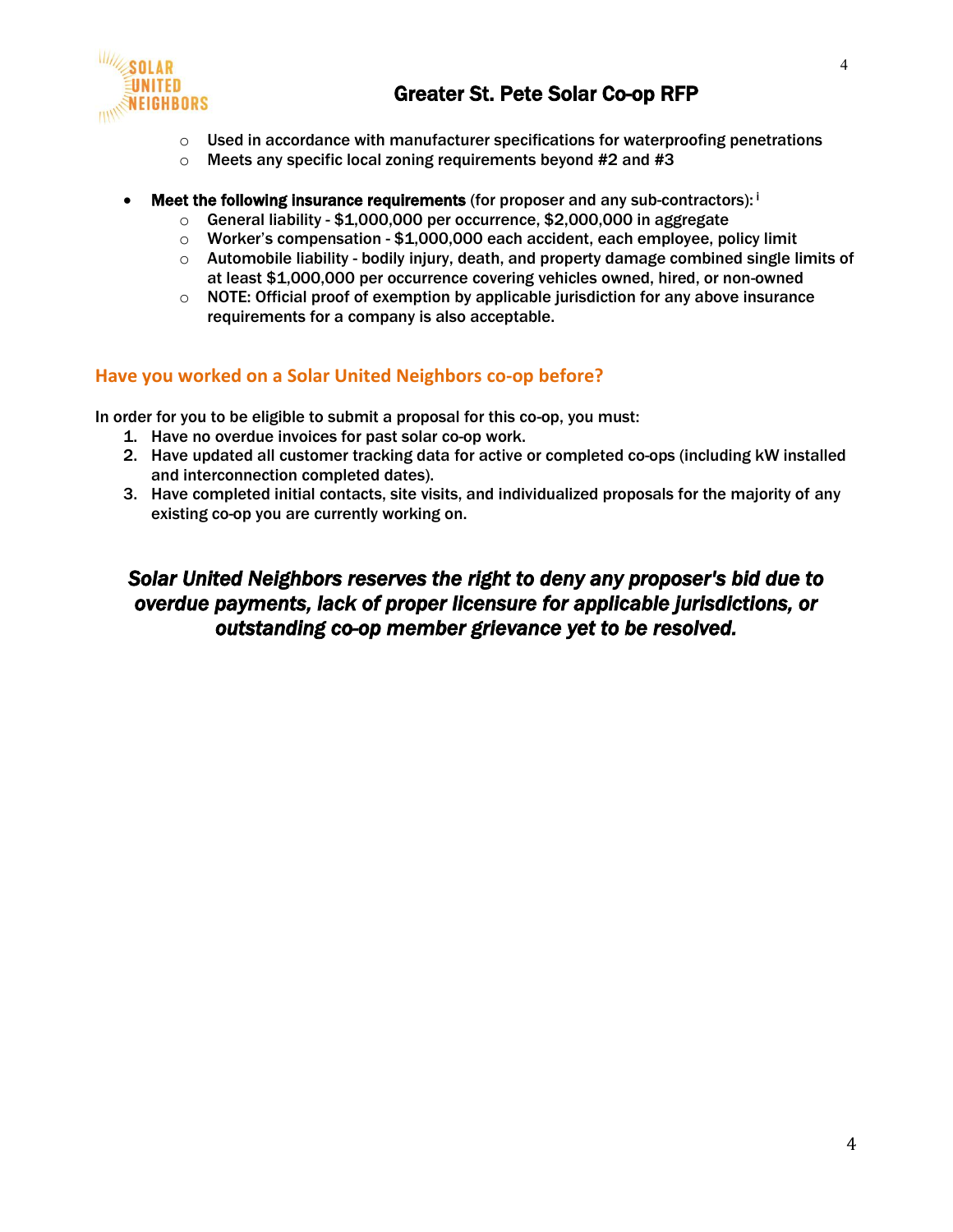

# Useful Info

### How a solar co-op works

A solar co-op is when a group of homeowners goes through the solarization process together.



*More detailed information about each phase is available here:* <http://www.solarunitedneighbors.org/for-installers/>

### How a co-op selects an installer

After all interested installers have submitted a proposal in response to this Request for Proposals, Solar United Neighbors will convene a selection committee of co-op members. This Selection Committee, consisting of homeowners participating in the solar co-op, will review the proposals. Each Selection Committee member signs a confidentiality agreement to keep your bid details private. The Committee will select one Proposer to develop all of the projects for the group.

The process used to select the winning bid will be as follows: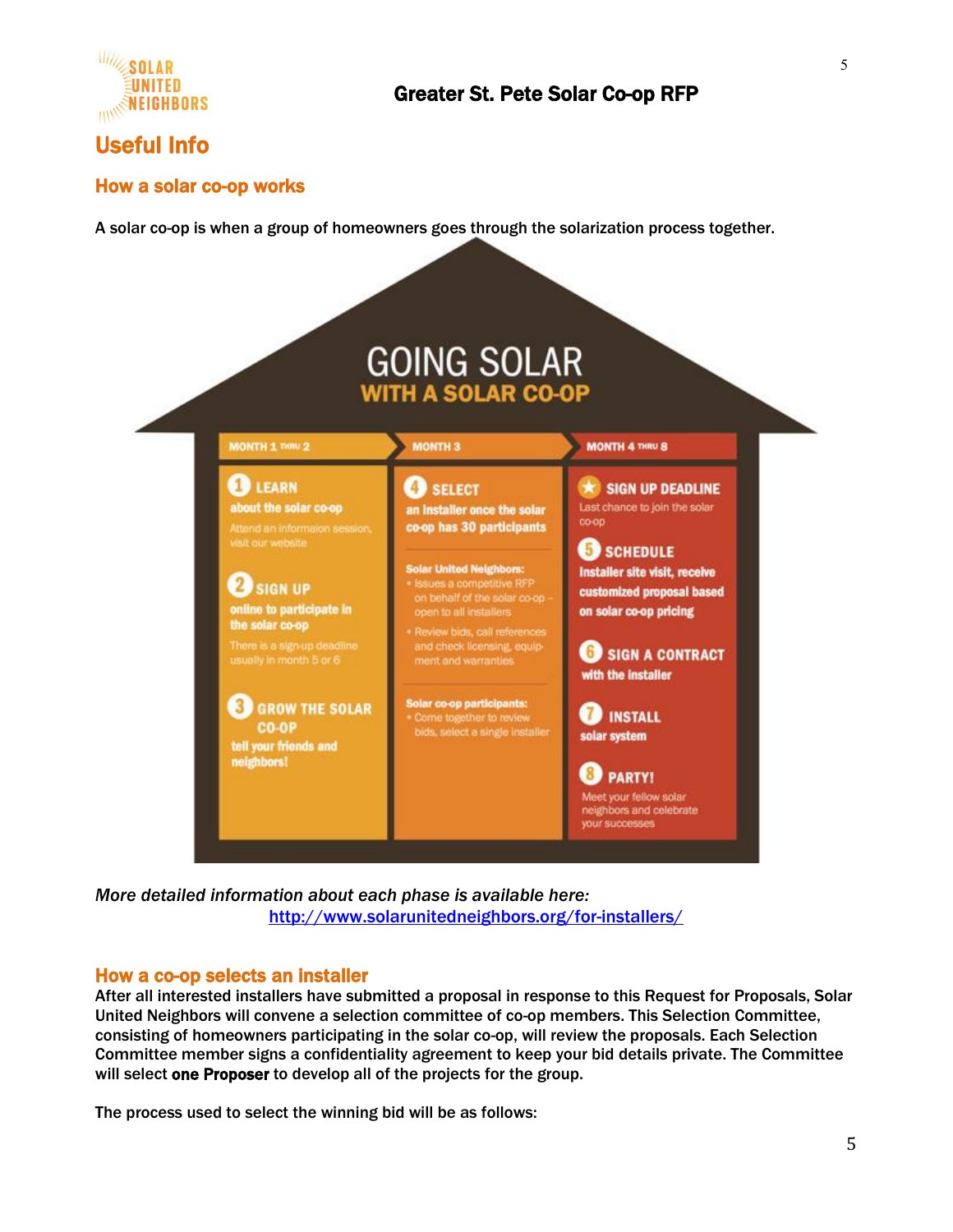

# Greater St. Pete Solar Co-op RFP

- 1. Once Selection Committee members sign the confidentiality agreement, bids will be distributed to Selection Committee members along with a summary spreadsheet created by our staff.
- 2. Selection Committee members may review bids independently before meeting as a group.
- 3. Committee members will convene in one evening to review all bids and make a decision. During that meeting they will:
	- a. Discuss each bid
	- b. Select finalists
	- c. Contact the designated bid representative for each finalist if a bid component needs clarification. (Committee may decide not to contact finalists if no clarification is needed.)
	- d. Select a winning company to service the co-op.

If you are selected as a finalist and the committee calls you that evening, you will have an opportunity to speak about your bid and to answer questions. Please abide by the following:

- 1. No discussions of other installers' bids, reputation, etc. This is about your proposal only.
- 2. Please do not negotiate to change any aspect of the bid from what is in your proposal. Clarifications of what's included are acceptable.
- 3. Keep responses as brief as possible.

### **Selection Criteria**

*\*Please note: The "importance" column below reflects the selection criteria priorities and preferences of the co-op members and will often vary from one co-op to another*

| <b>Category</b>                                                                | <b>Description</b>                                                                                                                                                                                                             | <b>Importance</b> |
|--------------------------------------------------------------------------------|--------------------------------------------------------------------------------------------------------------------------------------------------------------------------------------------------------------------------------|-------------------|
| <b>Competitive Pricing</b><br>Questions 1 - 11                                 | The extent to which proposed<br>pricing terms are competitive.                                                                                                                                                                 | 34/49 or 69%      |
| <b>System Quality &amp; Sourcing</b><br>Questions 12 - 15                      | The extent to which the<br>Proposer incorporates high-<br>quality components (high CEC<br>panel ratings, flashed/non-<br>penetrating attachments, etc.)<br>and American-made products<br>into their system design.             | 41/49 or 84%      |
| <b>Proposer Experience &amp;</b><br><b>Qualifications</b><br>Questions 16 - 19 | The extent to which the<br>Proposer demonstrates a track<br>record of quality work and<br>incorporates photovoltaic<br>technologies in line with<br>industry standards. Experience<br>in the Pinellas County market a<br>plus. | 28/49 or 57%      |
| <b>System Warranty</b><br>Questions 20 - 22                                    | The extent to which the<br><b>Proposer offers strong</b><br>warranties on system<br>components and labor.                                                                                                                      | 31/49 or 63%      |